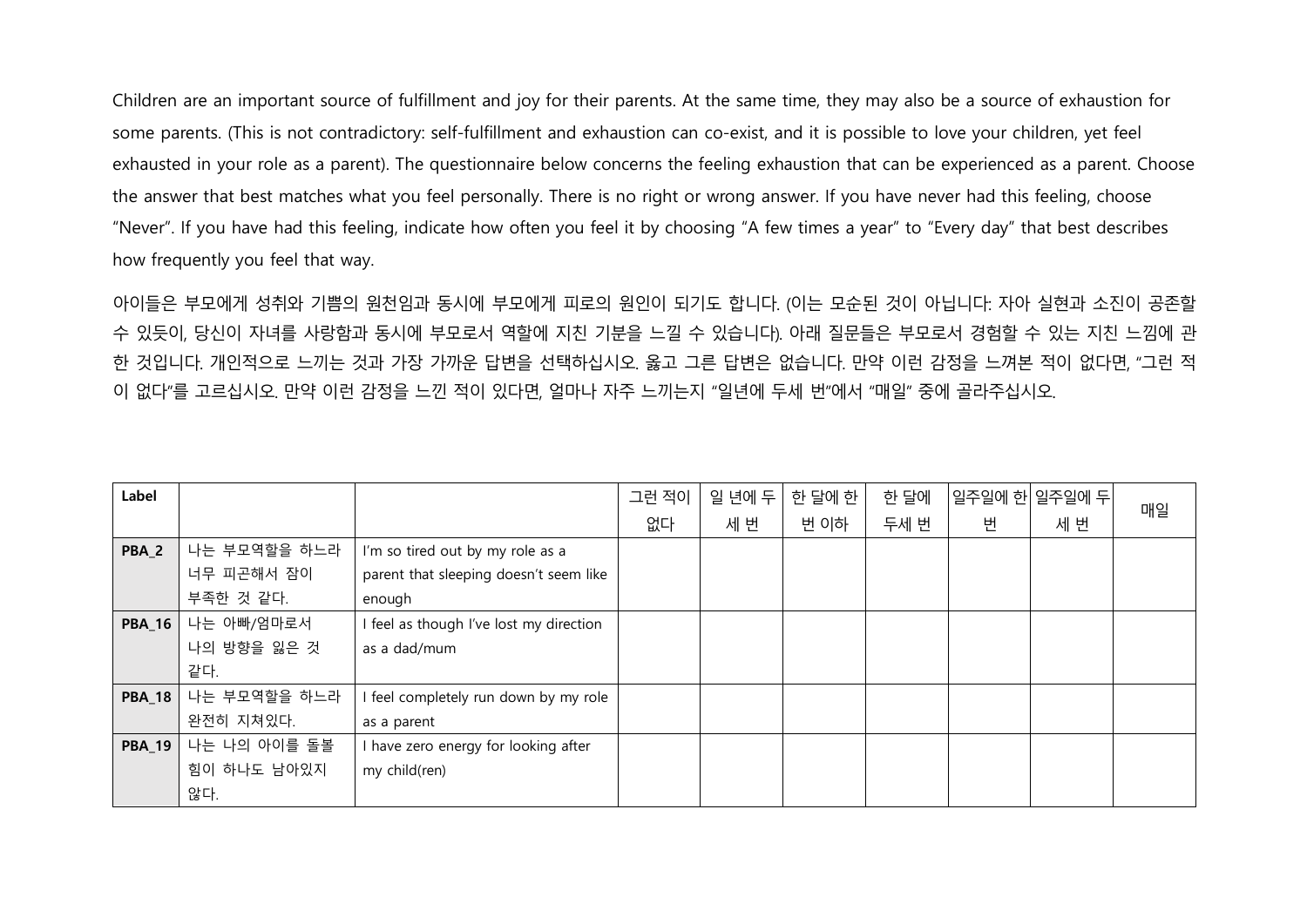| <b>PBA_22</b> | 나는 아이에게 예전만큼   | I don't think I'm the good               |  |  |  |  |
|---------------|----------------|------------------------------------------|--|--|--|--|
|               | 좋은 아빠/엄마가      | father/mother that I used to be to my    |  |  |  |  |
|               | 아니라고 생각한다.     | child(ren)                               |  |  |  |  |
| <b>PBA_27</b> | 나는 더 이상        | I can't stand my role as father/mother   |  |  |  |  |
|               | 아빠/엄마로서 나의     | any more                                 |  |  |  |  |
|               | 역할을 견딜 수 없다.   |                                          |  |  |  |  |
| <b>PBA_29</b> | 나는 부모라는 것을 더   | I feel like I can't take any more as a   |  |  |  |  |
|               | 이상 못 견딜 것 같다.  | parent                                   |  |  |  |  |
| <b>PBA 31</b> | 나는 나의 아이들을     | I have the impression that I'm looking   |  |  |  |  |
|               | 기계적으로 돌보는 것    | after my child(ren) on autopilot         |  |  |  |  |
|               | 같다.            |                                          |  |  |  |  |
| <b>PBA_32</b> | 나는 부모로서 정말     | I have the sense that I'm really worn    |  |  |  |  |
|               | 지쳐있다는 느낌이 든다.  | out as a parent                          |  |  |  |  |
| <b>PBA 33</b> | 나는 아침에 일어나     | When I get up in the morning and         |  |  |  |  |
|               | 아이들과 하루를 시작할   | have to face another day with my         |  |  |  |  |
|               | 때, 시작도 전에 진이 다 | child(ren), I feel exhausted before I've |  |  |  |  |
|               | 빠진 것 같다.       | even started                             |  |  |  |  |
| <b>PBA 34</b> | 나는 나의 아이들과     | I don't enjoy being with my child(ren)   |  |  |  |  |
|               | 함께 있는 것이 즐겁지   |                                          |  |  |  |  |
|               | 않다.            |                                          |  |  |  |  |
| <b>PBA_35</b> | 나는 부모 역할을      | I feel like I can't cope as a parent     |  |  |  |  |
|               | 해내지 못할 것 같다.   |                                          |  |  |  |  |
| <b>PBA 37</b> | 나는 더 이상 예전과    | I tell myself that I'm no longer the     |  |  |  |  |
|               | 같은 부모가 아니라고    | parent I used to be                      |  |  |  |  |
|               | 스스로 생각한다.      |                                          |  |  |  |  |
| <b>PBA_38</b> | 나는 나의 아이들을     | I do what I'm supposed to do for my      |  |  |  |  |
|               | 위해 꼭 해야만 하는 것  | child(ren), but nothing more             |  |  |  |  |
|               | 이외는 하지 않는다.    |                                          |  |  |  |  |
| <b>PBA_40</b> | 부모역할은 나의 자원을   | My role as a parent uses up all my       |  |  |  |  |
|               | 모두 써 버리게 한다.   | resources                                |  |  |  |  |